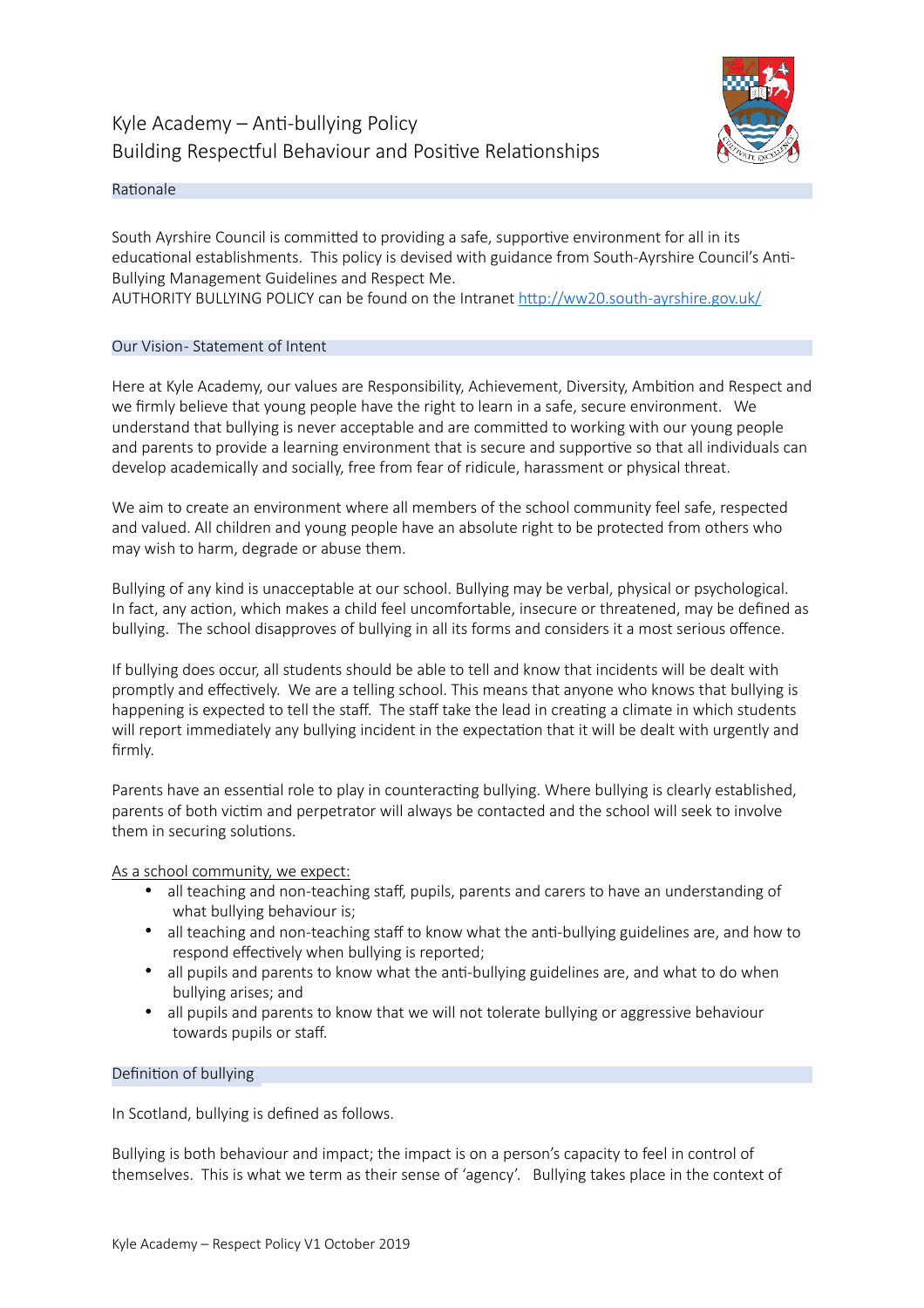relationships, it is behaviour that can make people feel hurt, threatened, frightened and left out. This behaviour happens face to face and online (Respect Me, 2015)

Bullying is a breach of children's rights

Under the Equality Act 2010, there are nine protected characteristics that provide protection from discrimination, harassment and victimisation

- age
- disability
- gender reassignment
- marriage and civil partnership
- pregnancy and maternity
- race
- religion or belief
- sex
- sexual orientation

Any bullying related to these characteristics is unacceptable and we give a clear commitment to challenging all types of prejudice-based bullying and language. In addition to the Protected Characteristics covered by the Act, there is an expectation that other groups will be considered for example:

- care experienced young people
- young carers
- young people living in deprivation
- young people with body image issues

More information can be found at: https://www.equalityhumanrights.com/en/publication-download/technical-guidance-schools-scotland

## What does bullying behaviour look like?

There are five recognised features of bullying, however, these are not exhaustive:

- it is deliberate, hurtful behaviour;
- $\bullet$  it is repeated over a period of time:
- it is difficult for those being bullied to defend themselves;
- it is difficult for those who bully to learn new social behaviours; and
- those who bully have and exercise power inappropriately over others.

All forms of bullying can be damaging to the development of both the person being bullied and the person bullying. Bullying can take many forms, but the main types are:

| Physical | Pushing, hitting, kicking, punching, taking belongings                                                                   |
|----------|--------------------------------------------------------------------------------------------------------------------------|
| Verbal   | Name calling, insults or making offensive remarks; threats and intimidation<br>or an act of violence with intent to harm |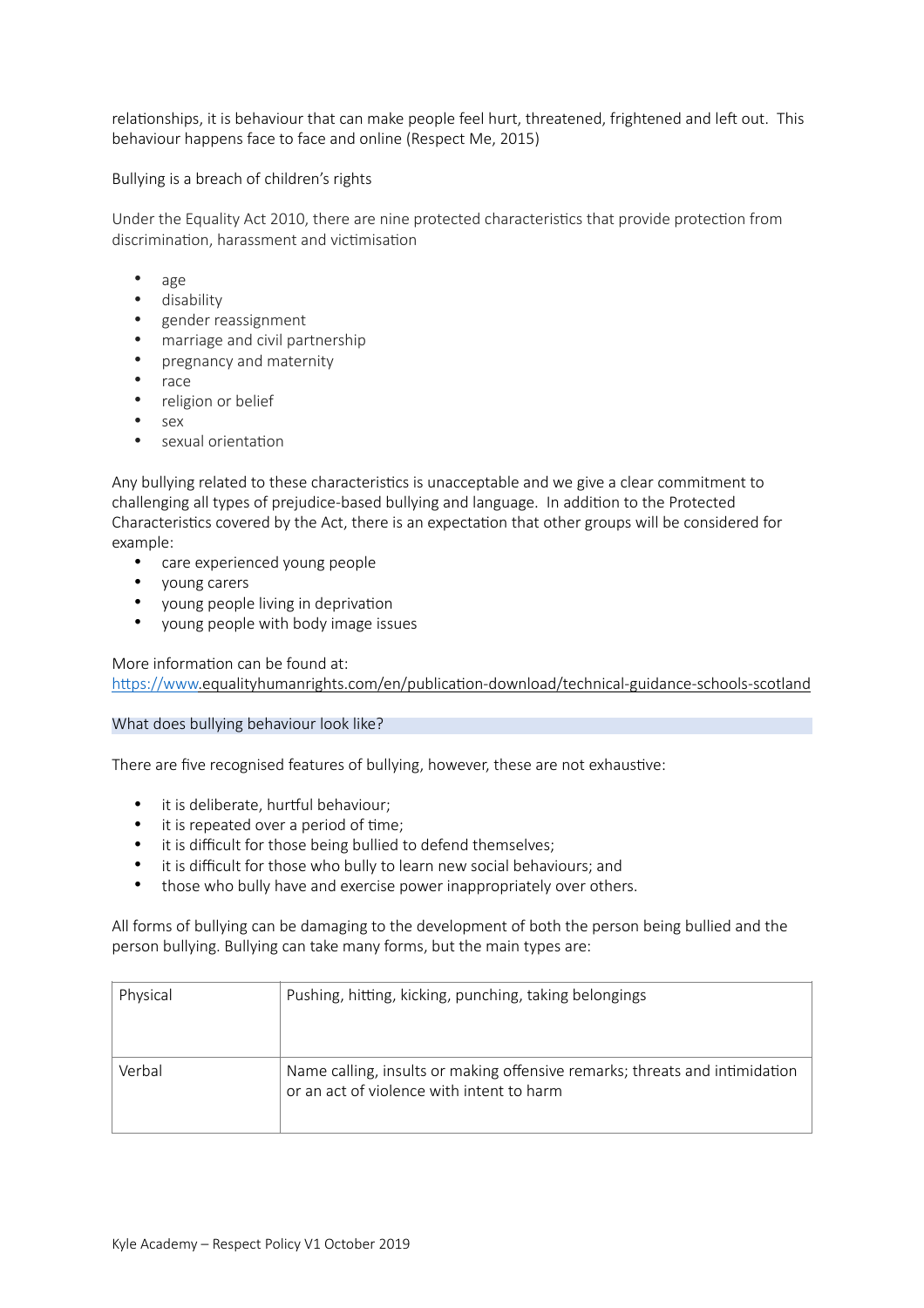| Indirect | Spreading nasty stories about someone;, exclusion from social groups or<br>being made the subject of malicious rumours                                                                                                                                                                                                |
|----------|-----------------------------------------------------------------------------------------------------------------------------------------------------------------------------------------------------------------------------------------------------------------------------------------------------------------------|
| Cyber    | Tormented, threatened, harassed, humiliated, embarrassed or otherwise<br>targeted using text messaging, e-mail, instant messaging or any other type<br>of digital technology e.g. social networking sites. Misuse of associated<br>digital technology such as camera and video aids - refer to Safeguarding<br>policy |

## Why does bullying behaviour happen?

There are a number of variables that could lead someone to bully.

- They are in a culture that supports/accepts bullying.<br>• Seeking to gain control and nower over a situation.
- Seeking to gain control and power over a situation.
- They are modelling what they have seen in other environments.
- They may have been bullied themselves.
- Bullying others to prevent it from happening to them too.
- They are not aware of its effects or impacts of bullying.
- They don't perceive their behaviour as bullying.
- Prejudiced views.
- All behaviour communicates feelings. Bullying behaviour is no different.

#### The effects of bullying behaviour

Young people who are being bullied are being denied the opportunity to reach their full potential. Effects may be long term and include:

- $\bullet$  absenteeism unknown or prolonged periods of time out of school;
- fall in academic performance;
- poor self-esteem;
- health problems;
- isolation and failure to develop socially;
- depression and suicide;
- relationship difficulties.

### Signs of bullying occurring

These include:

- change of friendship groups;
- lack of friends:
- school rejection;
- 'Illness' at certain times or on certain days;
- change in standard of work;
- withdrawal/sudden lack of confidence;
- severe cases of depression.

Although the above list is most likely to apply to victims, changes in behaviour could indicate that someone has developed anti-social traits and may be bullying.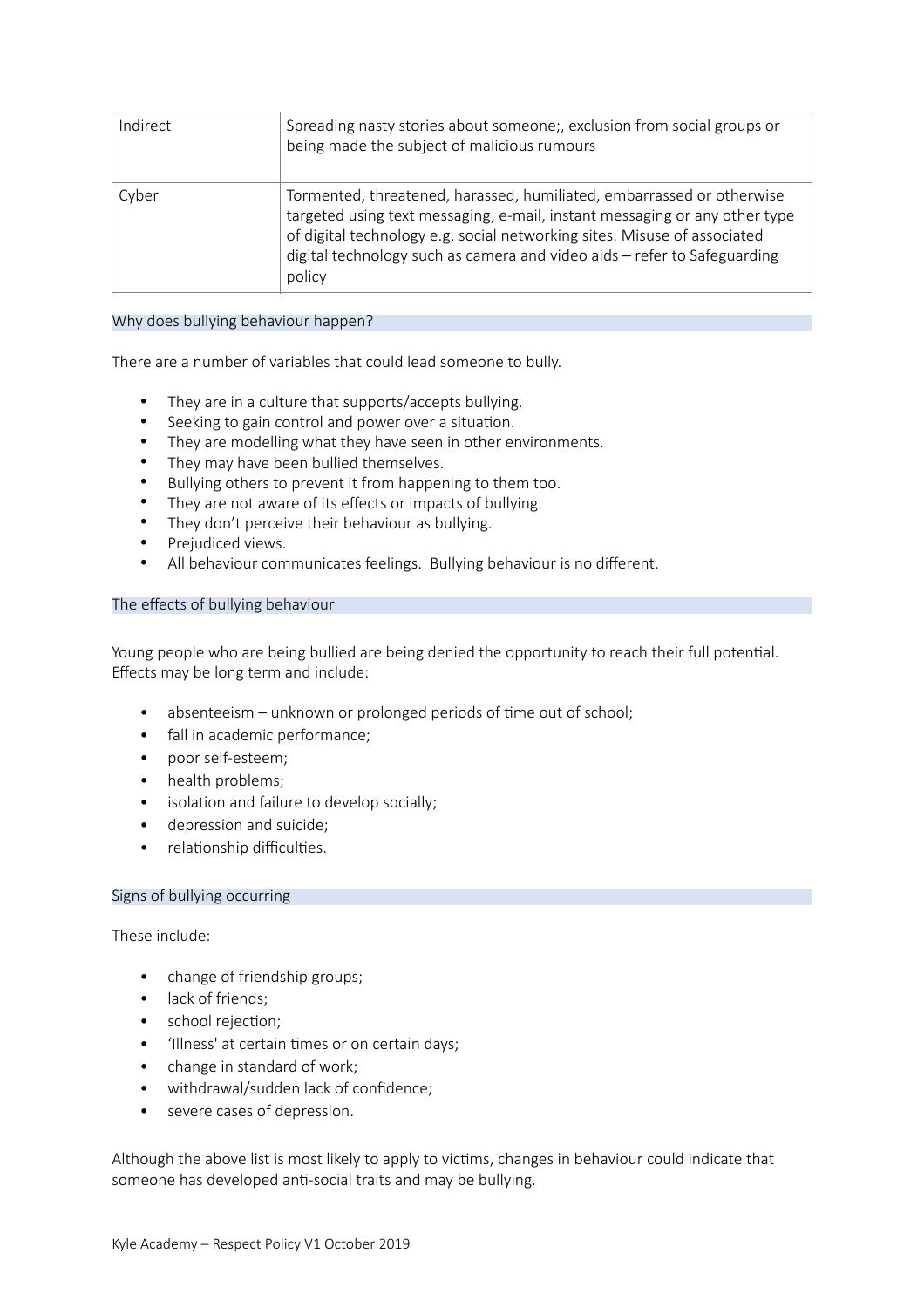#### Lead members of staff

Whilst all staff in the Kyle Community have a responsibility to promote respect amongst all our school community and work together to eradicate bullying. Staff with specific relevant remits include:

| <b>Head Teacher</b>                     | Mary Byrne       |
|-----------------------------------------|------------------|
| <b>Child Protection Coordinator</b>     | Elaine Reilly    |
| Principal Teacher of Guidance Belleisle | Donna Dorrans    |
| Principal Teacher of Guidance Craigie   | Kirsty Mahaffy   |
| Principal Teacher of Guidance Rozelle   | Sophie Boal      |
| Principal Teacher of Guidance Wallace   | Ailish Fergusson |
| Principal Teacher of Pupil Support      | Susie Quigley    |
| Wellbeing Officer                       | Mandy McPherson  |
| <b>School Nurse</b>                     | Diane Irvine     |
| Educational Psychologist                | Carole Campbell  |
| Campus Police Officer                   | PC McGill        |

It is our role and responsibility to work in partnership with young people, staff and parents/carers. We:

- Listen and take time to discover the reasons for the bullying
- Do not label the individual or group as "bullies", name the behaviour
- Are prepared for a strong reaction from parents and carers and children and young people
- Are prepared to address prejudicial attitudes that may be behind the bullying behaviour.
- Address what's happening behind the behaviour, even when the bullying has stopped.

## Bullying of and by school staff

Concerns relating to a member of the school staff or other person in a position of trust will be investigated thoroughly (see child protection policy). Likewise, verbal and physical abuse directed from students towards members of staff will also be dealt with severely (as per relationship policy). The Senior Leadership Team reserves the right to insist that abusive parents leave the site and take steps to ensure the safety of students, staff and other stakeholders. This could include taking out an injunction against the offending parent to prevent them from accessing the school site in the future. LGBT bullying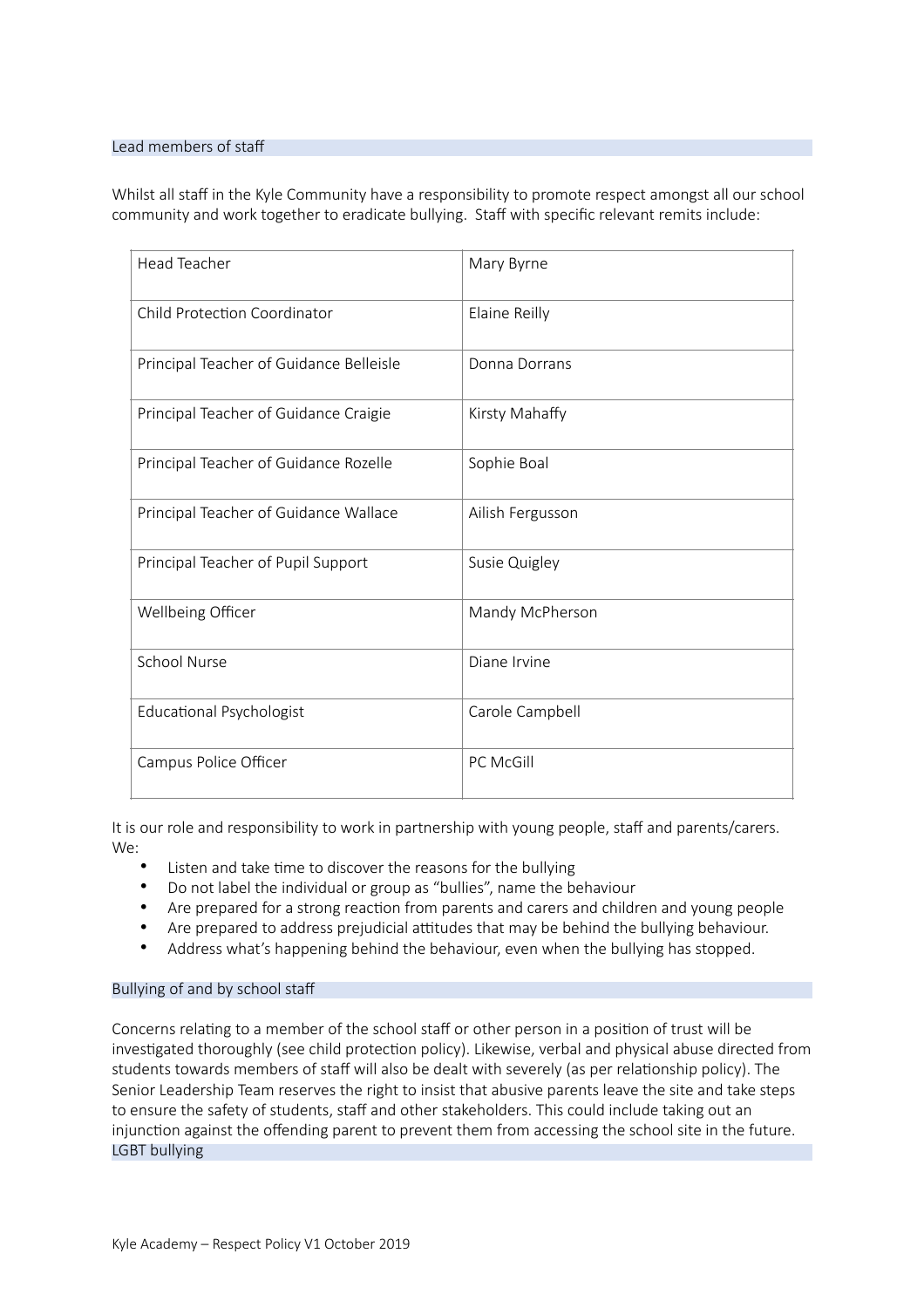At Kyle Academy we are a 'values based' school that values and respects Diversity. We work to prevent LGBT bullying in the same manner as any other form of bullying. As a result, we will respond to LGBT bullying in the same way we do for all other observed or reported incidents.

LGBT bullying can extend to any individual in our school community. Behaviour of this nature can include:

- being singled-out, treated differently or subjected because an individual identifies as LGBT or are assumed to be LGBT;
- being subjected because family members identify as LGBT;
- being "outed" without permission;
- spreading of rumours or hearsay with malicious intent.

Staff, pupils and parents and carers are expected to challenge inappropriate use of language such as "that's gay" as silence only encourages homophobic/biphobia and transphobic language. No Individual should be subjected to bullying-related language, and as a school, we do not tolerate it.

At Kyle Academy, we endeavour to exercise discretion and respect when responding to LGBT bullying incidents. We also have a duty to respect a young person's confidentiality. Any LGBT bullying incidents are expected to be referred to the appropriate Principal Teacher of Guidance using SEEMIS. The young people involved will be spoken to, sanctions will be issued and, where necessary parents/ carers will be contacted. In addition to this, we work in close partnership with our Campus Police Officer to ensure the safety of all individuals and seek their professional input regarding issues that warrant potential charges of Hate Crime.

### Expectations and responsibilities

All staff/volunteers, parents, children and young people must understand that even an incident that occurs in isolation can represent bullying behaviour, leaving a young person or adult worried, unhappy and/or frightened.

All staff of schools employed by South Ayrshire Council shall:

- Strictly follow school policies regarding recording, monitoring and responding to incidents, including listening to all children and young people so as to establish supportive relationships whereby young people feel secure in sharing difficult emotions and sensitive aspects of their lives; reporting any bullying incident; preventatively highlighting and correcting attitudes and behaviour that lead to bullying and discrimination.
- Model behaviour, which promotes health and wellbeing, and build into everyday practice an ethos of caring and compassion, as part of a whole school approach in preventative measures as regards bullying behaviour.
- Undertake continuous professional learning about bullying behaviour and policies.
- Pupil support and guidance staff are encouraged to undergo suicide prevention training.

## Expectations and responsibilities of Head Teacher and Senior Leaders

All Head Teachers and senior leaders employed by South Ayrshire Council shall:

- Be responsible for ensuring that their establishment has comprehensive, clear policies outlining preventative measures and a range of strategies in response to bullying behaviour that are in line with authority guidelines.
- Consult with and familiarise staff, children and young people, parents and carers, including Parent Council members, with the content of these policies, working to engage staff, pupils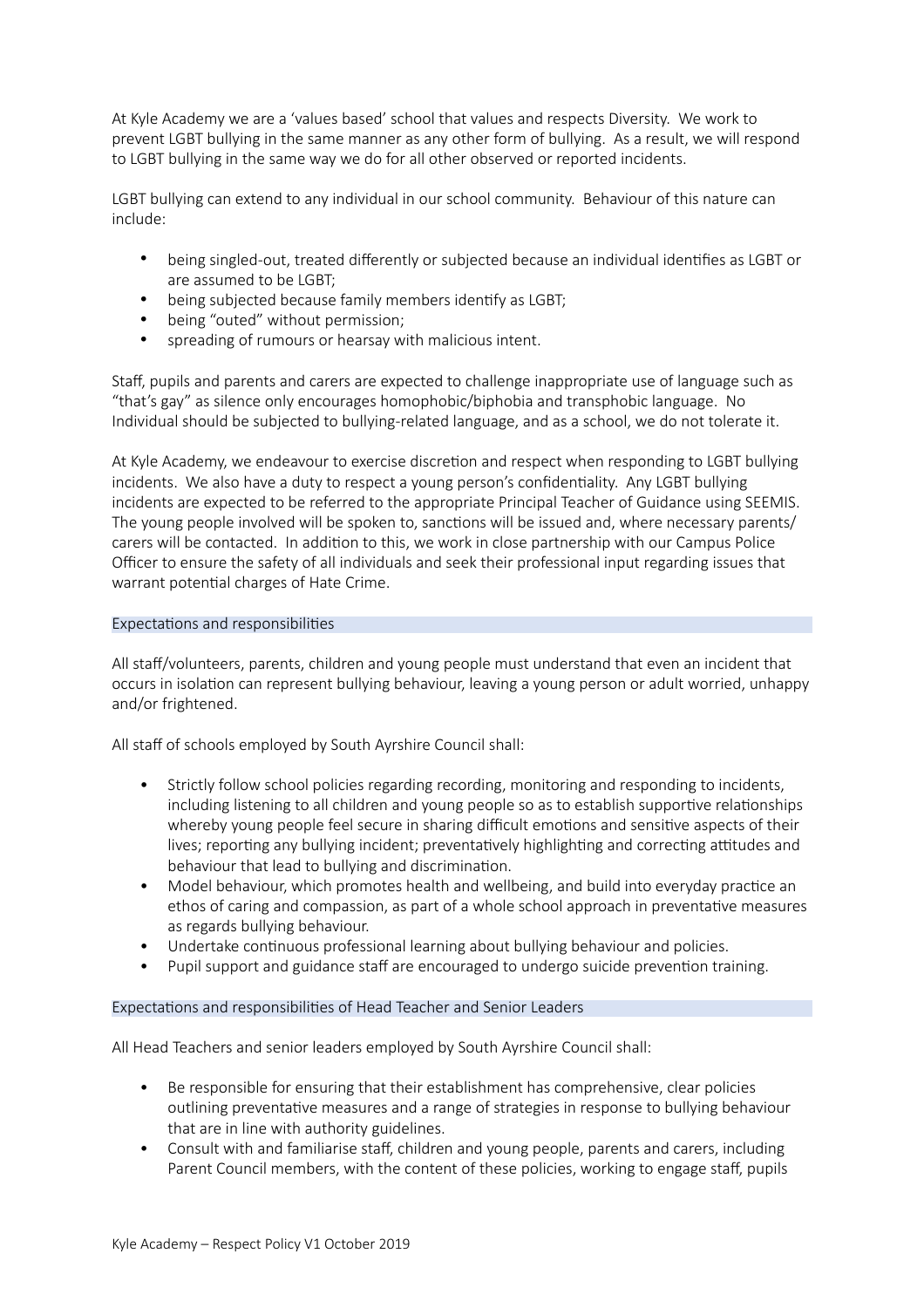and parents/carers as consistently active partners in minimising bullying and its impact on children and young people.

- Ensure that key staff undergo suicide prevention training, so as to be well equipped in the appropriate language required to assess risk and support all children and young people; encourage all other staff working in schools to undergo awareness raising training.
- Regularly monitor and ensure training of all staff about bullying behaviour and responding to bullying.
- Insist upon all incidents of bullying reported or witnessed, being recorded as soon as possible and responded to in accordance with anti-bullying policies, with actions taken and outcomes being recorded.
- Liaise, as deemed necessary, with outside agencies to address the needs of individuals.
- Regularly monitor, whilst auditing annually, in consultation with staff and young people, about bullying incidents and the effectiveness of staff responses to minimise the negative impact on the young person.
- These monitoring duties may be delegated to a promoted member of staff eg Depute Head Teacher, who shall follow up incidents and ensure that these have been addressed in line with the schools agreed policy.
- Provide appropriate annual data when requested by the Director of Educational services.

## Expectations and Responsibilities of Principal Teachers of Guidance

- Listen to and record information from staff, young people and parents/carers.
- Take into account the views of the young person.
- Assess if remedial action can be taken to resolve the situation.
- Consider if a wider investigation will be required.
- Liaise with parents/carers and, where appropriate, wider agencies.
- Communicate with staff to seek their support in minimising the impact of bullying in the classroom environment.
- Review SEEMIS referrals and Pastoral notes.
- Collate Bullying Incident Forms (see Appendix 2).
- Track and record incidents using SEEMIS Bullying and Equalities Module.
- If appropriate, update chronology/staged intervention paperwork/wellbeing applications.
- Keep in regular contact with young people and ensure an outcome is reached and agreed on by all parties involved.

## Expectations and Responsibilities of Young People

- Follow guidance detailed within the school's anti-bullying policy.
- Participate in any consultation regarding anti-bullying.
- Treat your peers with respect.
- If you think you are being bullied seek help by confiding in someone you trust.
- Discuss and agree what options are available.
- If the bullying is online there are many useful strategies that can be used (see Appendix 1)
- Be aware of what you post and share online, and treat people with the same respect as if they were in the room.
- If you see someone else, being bullied report it to a trusted adult.

Expectations and Responsibilities of Parents and Carers

Parents are a vital part of the support network for our young people and valued partners for schools. Parent/carers are encouraged to:

- Familiarise yourself with the schools anti-bullying policy.
- Participate in any consultation regarding anti-bullying.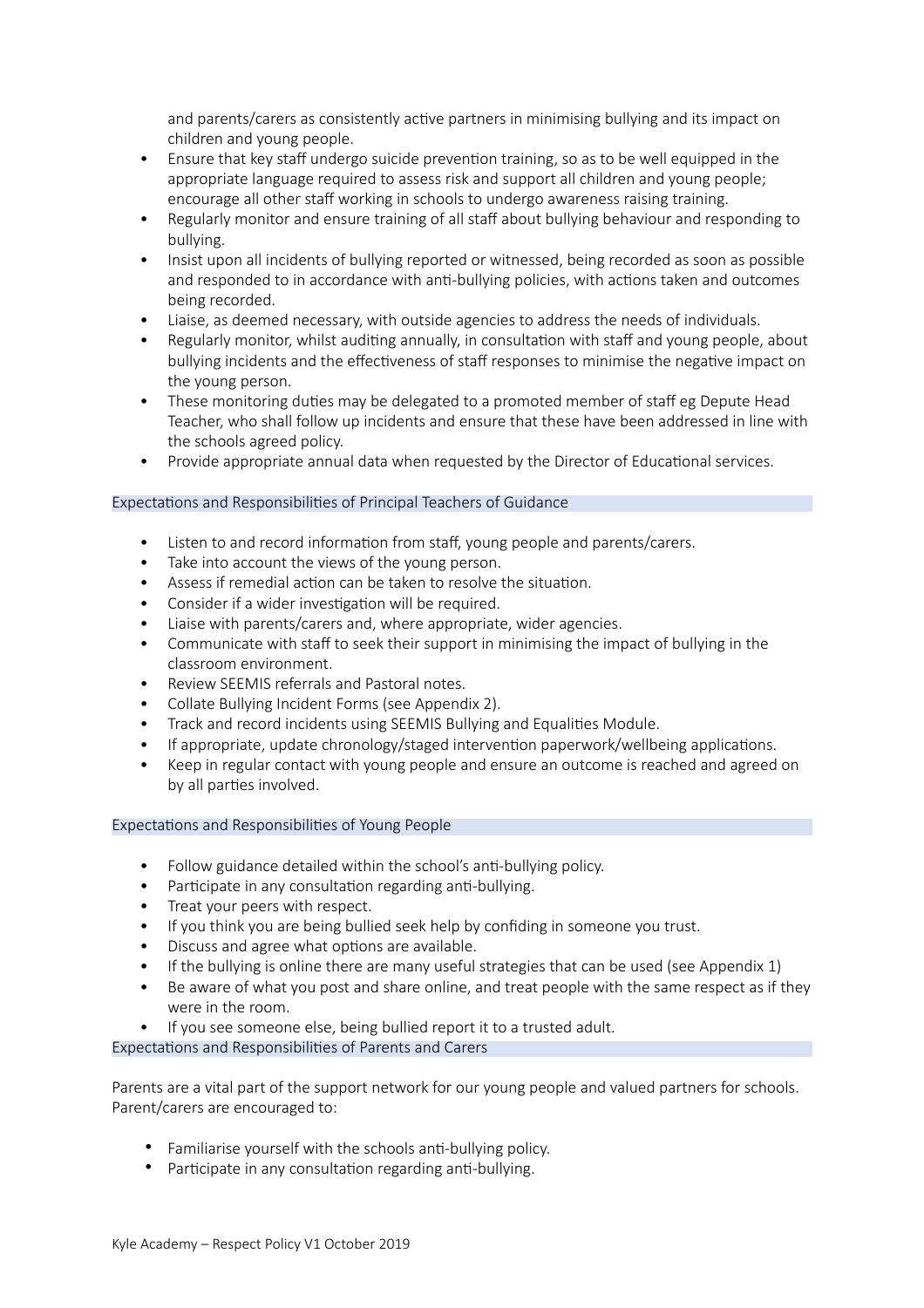- Attend any training offered on anti-bullying.
- Actively listen to your child or young person when they tell you about a suspected bullying incident.
- Stay Calm.
- Take a lead from your child or young person as to what pace to go at. This will help restore their feeling of being in control.
- Ask them what they want you to do.
- Explore options together; there is never one single answer.
- Telling children or young people to 'hit back' is a common response but not necessarily the best or safest option.
- Contact the school and ask for an appointment.
- Work in partnership with the school to resolve the situation. Don't expect the situation to be fully resolved at the first meeting, that won't always happen.
- Keep channels of communication open until the situation is resolved.

### Strategies to prevent bullying behaviour

Unfortunately, we need to recognise that bullying behaviour is evident in every walk of life. For whatever reason there are individuals who try to exert their dominance over others. With a vision shared by all stakeholders, we will work together, to ensure that bullying is recognised and dealt with timeously and appropriately.

Kyle Academy is an inclusive school that celebrates diversity. We aim to create a caring, positive environment and supportive ethos that allows all our young people to flourish and develop. In our school, anti-bullying messages may be reinforced in many different ways as exemplified below.

- Anti-bullying week activities, with the clear message being communicated to staff, young people and parents/carers, that bullying shall not be tolerated
- Assemblies, with the emphasis on the power of acts of kindness to improve the lives of others. Our young people will also be educated on the negative effects of bullying
- We support national campaigns 'This Morning Just be Kind Campaign'
- Inserts in PSE programmes
- Drama workshops by theatre groups (as available)
- Newsletters/website pages/Twitter Feeds
- Handbook Information
- Restorative practices
- Nurture groups
- Art Therapy Groups
- Dot B groups
- Tackling Anxiety Groups
- Parent Workshops
- Wellbeing Mentors
- UNICEF Rights Respecting School group
- Peer Helpers
- **Extra-curricular activities**
- Mental Health Ambassadors
- Health & Wellbeing Programmes
- LGBT Groups

Our young people are encouraged to actively help the young person being bullied and to prevent bullying behaviour. This can be done by reporting the bullying behaviour to a member of staff or by encouraging the young person experiencing bullying, to report the incident to a trusted adult.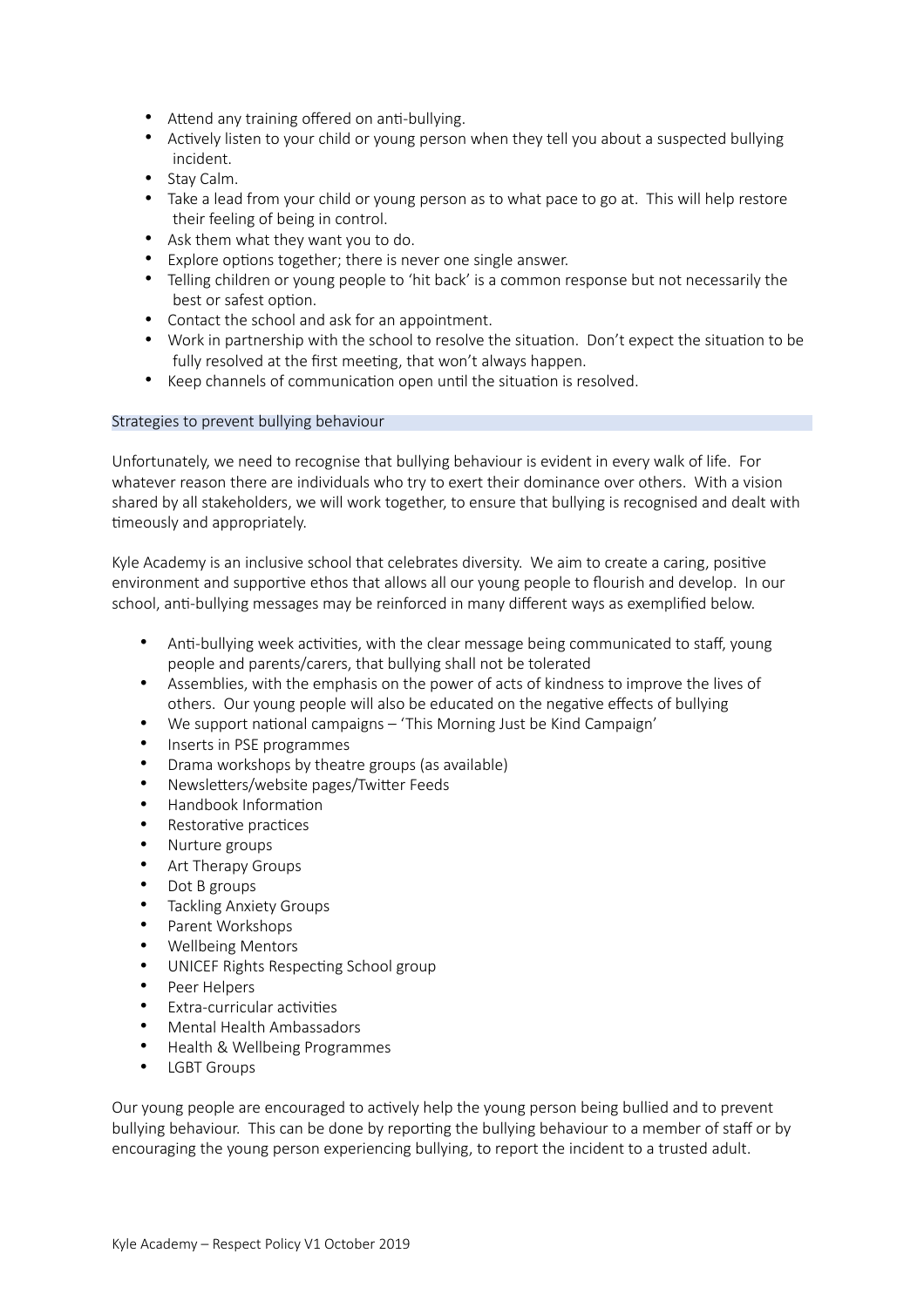## Responding to bullying behaviours

- Staff must use their knowledge of the young people and use their professional judgement when responding to incidents based on evidence and investigation.
- When a young person reports that they have experienced bullying behaviour, it is crucial that each report is investigated swiftly and with a consistent approach. How the person who has experienced bullying behaviour perceives his/her situation is important and must be taken seriously, so as to avoid short or long-term damage to the young person and to his/her feelings of self-esteem, self-worth and value. Bullying behaviour can be one-off or repeated incidents. Both types can have a negative impact.
- Impartiality and confidentiality must be respected, with knowledge of the incident being limited to those directly involved with the incident and with any necessary action that follows. It is important not to label children and young people as 'bullies' or 'victims'. Labels can isolate a child, rather than help them to recover or alter their behaviour.
- Inform the designated member of staff or SLT at the earliest opportunity.
- Record reported and/or witnessed incidents' in the Bullying and Equalities Module within the SEEMIS system, regardless of the outcome.
- Assess as to whether or not immediate remedial action can be taken to resolve the situation. This can be achieved through peer mediation, or through a system whereby vulnerable young people receive support as part of a friendship group. If this is successful, record in young person's pastoral notes. If this is not possible, a wider investigation is required.
- Decide with the Named Person (Guidance Teacher) and in consultation with the young person if parents/carers are to be informed. Any decision to inform the parent should involve the child or young person and take into account informal advice from the named person or member of staff who is trusted by the young person. If the incident constitutes a child protection issue, child protection procedures should be evoked.
- Consider if involvement of other agencies would be beneficial in supporting the needs of the young person.
- Actions by the young people involved in bullying behaviours may lead to exclusion and the nature of the incident shall be identified on the exclusion form.
- Should parents exercise their right to take further a complaint then they should follow South Ayrshire's "Listening to You" complaints procedure.

## Recording and Monitoring Strategies (see Appendix 3)

Monitoring Bullying Behaviour

Educational Services will monitor bullying incidents on an annual basis including information on the protected characteristics.

Should a school be fortunate in having no incidence of bullying behaviour, nil returns are required. Upon an establishment submitting a nil return, the Head Teacher must provide an explanation and evidence of good practice to the Head of Service so the best practice in tackling bullying behaviour can be shared across all establishments in the authority.

The authority will also seek the views of young people and parents by including questions regarding the management of bullying in their annual questionnaires.

The information will be used to:

- Identify patterns of bullying behaviours;
- Evaluated the effectiveness of prevention and awareness raising;
- Evaluate the effectiveness of management responses;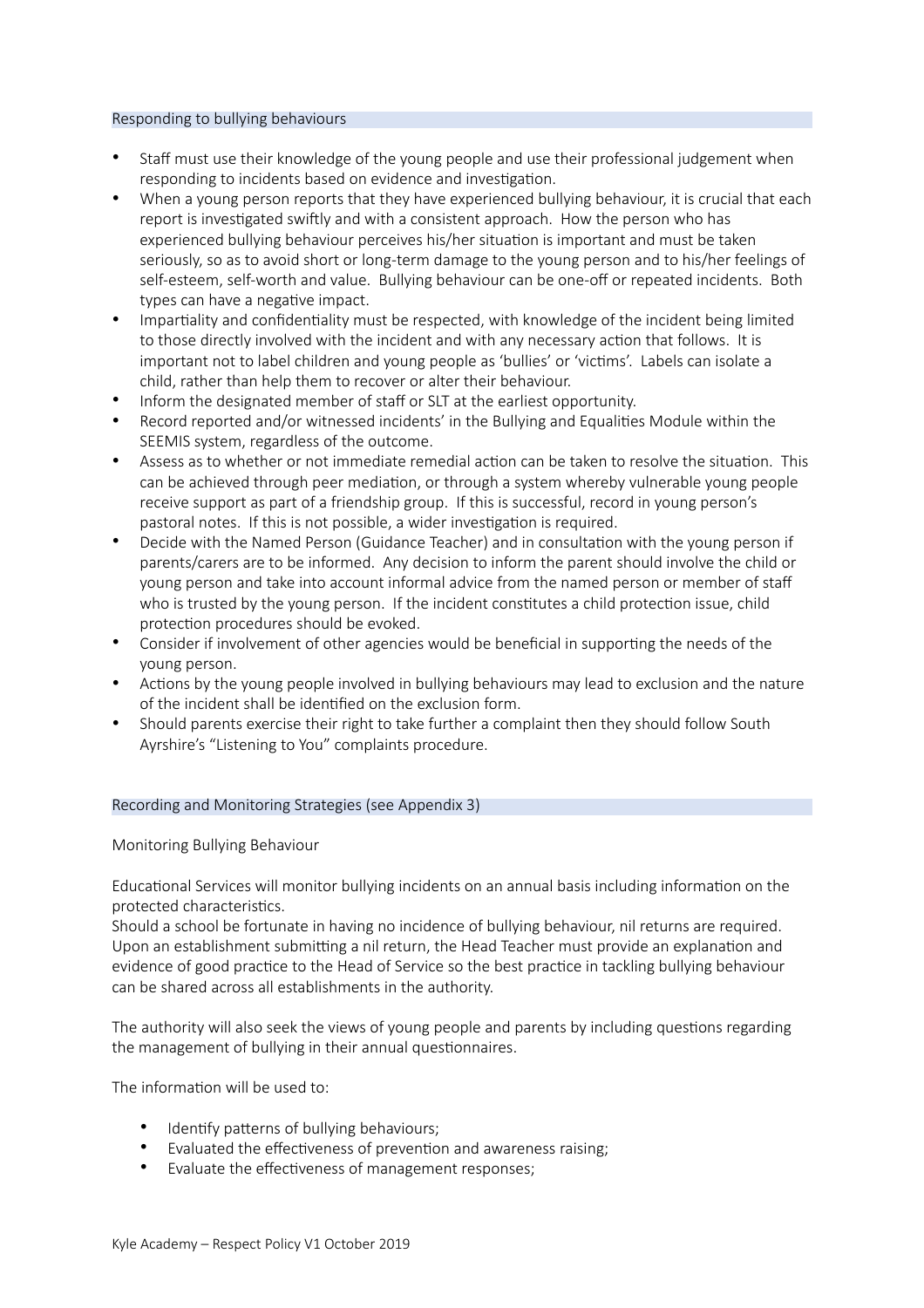- Monitor the impact of these guidelines and school policies; and
- Support schools through Improvement Planning

### Additional guidance notes

- Young People who have additional support needs and are involved with support services should have involvement of these services eg social work, educational psychologist, family support workers etc. Their views should be sought when a decision to be excluded is being considered and when planning educational provision for the period of exclusion
- Any decision to exclude MUST take account and be in line with the authority's equalities duty, its duties under the ASL legislation and where one exits, it's duty to provide the services stipulated within the Co-ordinated Support Plan.
- Consultation with Social Work Services prior to a decision about exclusion is essential for any pupils on the Child Protection Register to ensure appropriate arrangements can be made. For Looked After Children, in all cases, prior to possible exclusion, the Designated School Manager should seek permission from either the Director of Educational services or a Quality Improvement Manager. They should involve the child's nominated social worker (Lead Professional) in discussion and consideration of the implications of exclusion on the home or care placement to ensure appropriate arrangements can be made.
- Where the incident involves a bilingual pupil or a Gypsy/Traveller pupil, it may be worthwhile making early contact with specialist support staff.
- Enquiries by the media should be directed to South Ayrshire Council Press Officer.

#### Conclusion

At Kyle Academy, we are committed to our shared values that underpin the work of the school. WE strive to create a safe and respectful environment for all young people, staff, parents/carers and the wider community. Bullying behaviours are never acceptable.

|  | Help organisations |
|--|--------------------|
|--|--------------------|

| Organisation                      | Contact Details                                                          |
|-----------------------------------|--------------------------------------------------------------------------|
| respectme                         | www.respectme.org.uk<br>0844 800 8600                                    |
| Childline                         | http://www.childline.org.uk/<br>0800 11 11                               |
| <b>LGBT Youth Scotland</b>        | www.lgbtyouth.org.uk<br>0131 555 3940                                    |
| Beautiful Inside and Outside-SCIO | https://en-gb.facebook.com/<br>beautifulinsideandoutscio/<br>07984328808 |

#### Policy Review

This policy will be reviewed every 3 years as a minimum. It is next due for review in October 2022

# Appendix 1 – Online Bullying

Specific guidance relating to online bullying can be sourced from Scotland's Anti-Bullying Service website: